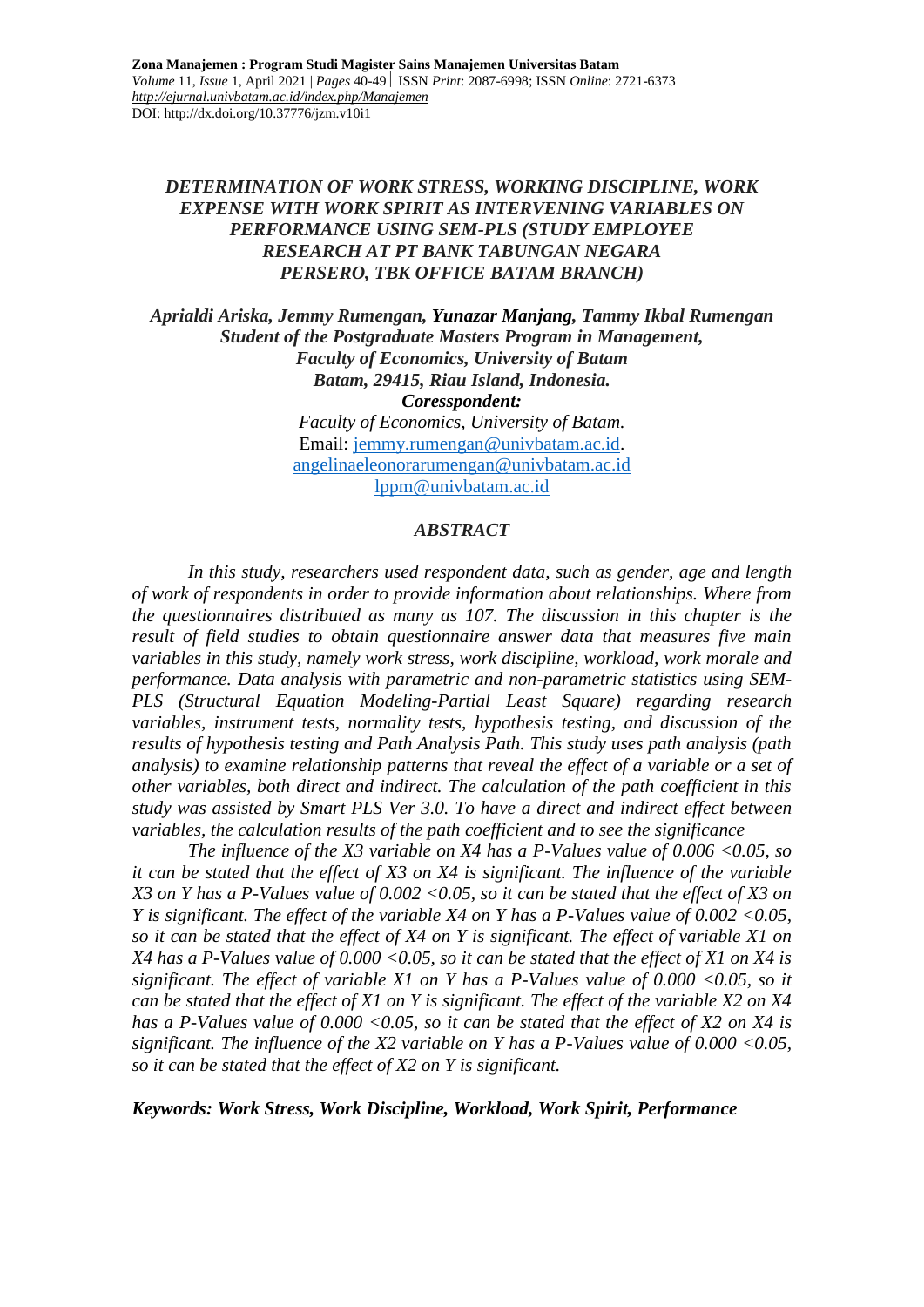# **I. INTRODUCTION**

PT Bank Tabungan Negara (Persero), Tbk is a state-owned company (BUMN) engaged in banking. We are committed to being a bank that serves and supports the housing sector financing through three main products, personal banking, business and sharia. Business planning that is more focused as a goal that must be achieved in helping all the needs of society today. For the realization of the vision and mission at PT. Bank Tabungan Negara (Persero), Tbk Batam Branch Office, it is necessary to increase the Work Stress that supports the realization of the vision and mission. Job stress is a pressure from within or outside that affects a person's psychology, but stress itself does not always produce bad results on employee performance, sometimes stress is needed to produce a better habit one level in all aspects of work. can meet the needs of employees will provide a sense of satisfaction and encourage their morale, Work Discipline is everything that is around an employee that can affect him in carrying out the tasks that have been assigned to him. Workload is one aspect that every company must pay attention to, because the workload is one that can increase employee work productivity. Every job a person does is a work load for him, these burdens depend on how the person works. Work enthusiasm is a pleasant emotional attitude and loves his job. This attitude is reflected in the attitude of work morale, discipline and work performance. The success of an organization is influenced by the morale of employees in performing tasks in accordance with the responsibilities assigned to them. Performance is the result of work produced by employees or tangible behavior that is displayed in

accordance with their role in the organization. Performance is the work result in quality and quantity achieved by an employee in carrying out his duties in accordance with the responsibilities assigned to him. From the various definitions of performance above, it can be concluded that performance is the work achieved by a person in carrying out the tasks assigned to him based on skill, experience and seriousness and on time.

### **Formulation of the problem**

- 1. Does work stress directly determine the morale of employees ?
- 2. Does Work Discipline directly determine the Morale of employees  $\gamma$
- 3. Does the workload directly determine the morale of employees  $\gamma$
- 4. Does Morale directly determine the performance of employees ?
- 5. Does Job Stress directly determine the performance of employees ?
- 6. Does Work Discipline directly determine the performance of employees ?
- 7. Does the Workload directly determine the performance of employees ?

# **II. RESEARCH METHOD**

In this study, researchers used respondent data, such as gender, age and length of work of respondents in order to provide information about relationships. Where from the questionnaires distributed as many as 107. The discussion in this chapter is the result of field studies to obtain questionnaire answer data that measures five main variables in this study, namely *work stress, work discipline, workload, work spirit,* and *performance*.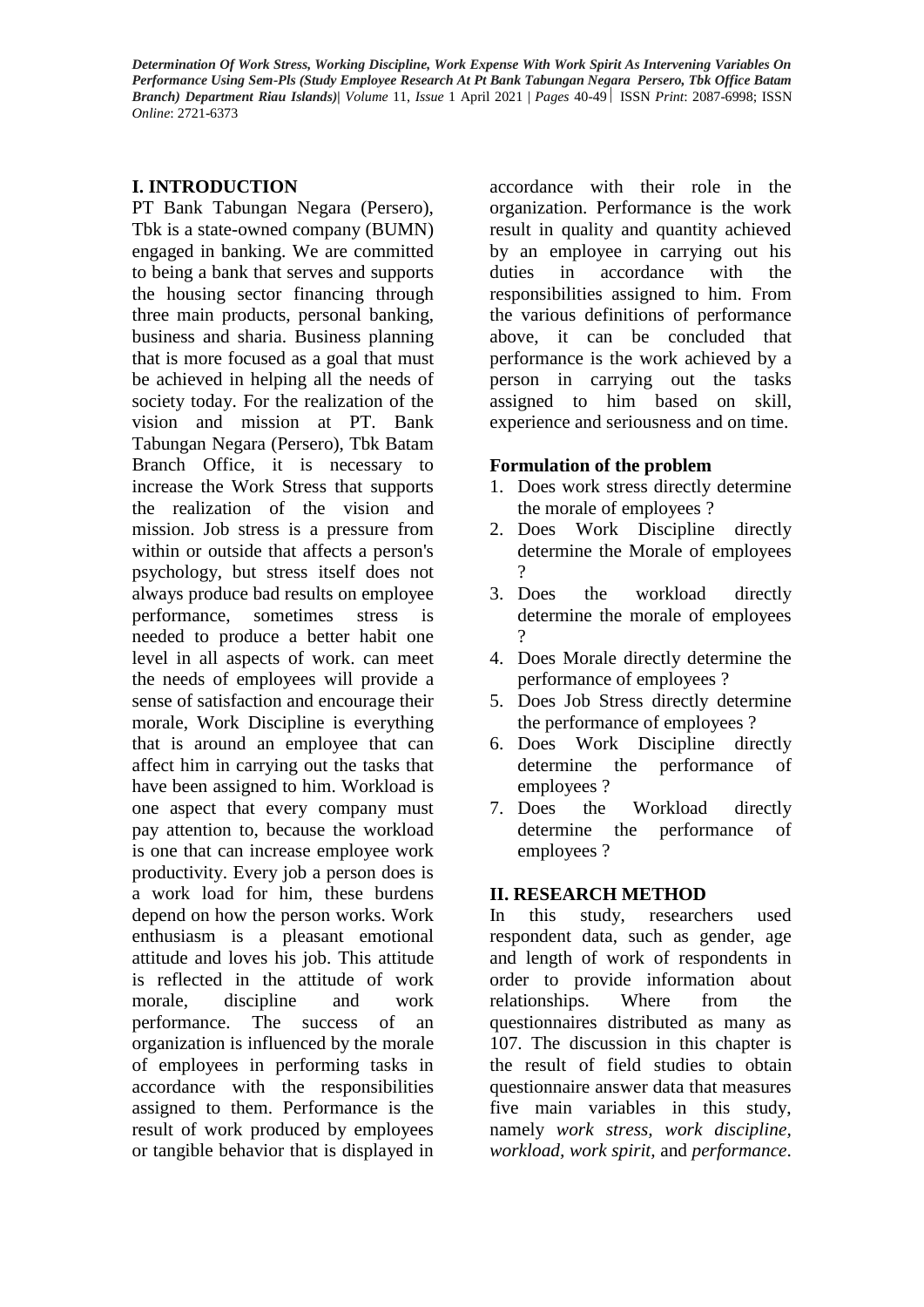Data analysis with parametric and nonparametric statistics using SEM-PLS (Structural Equation Modeling-Partial Least Square) regarding research variables, instrument tests, normality tests, hypothesis testing, and discussion of the results of hypothesis testing and Path Analysis Path. This study uses path analysis (path analysis) to examine relationship patterns that reveal the effect of a variable or a set of other variables, both direct and indirect. The calculation of the path coefficient in this study was assisted by Smart PLS Ver 3.0. For the effect of departing directly and indirectly between variables, the results of the calculation of the coordination coordinates are to see the significance.

### **Population and Sample**

The population in this study was in PT bank tabungan negara persero, tbk office batam branch, amounting to 107 **Internal Consistency Analysis**

people regardless of specific strata and field of duty. Arikunto (in Riduwan, 2012: 210) states that if the subject is less than 100, it is better to take all of them, so that the research is a population study. Because of population limitations, all members of the population were used as the research sample, so this study used a saturated sample, which was taken through the Census Technique using proportional random sampling.

# **III. RESULT AND DISCUSSION**

Internal consistency analysis is a form of reliability used to assess the consistency of results across items on the same test. Internal consistency testing using a composite reliability value with the criteria of a variable is said to be reliable if the composite reliability value is> 0.600 (Hair, Hult, Ringle, & Sarstedt, 2014).

| Tabel 1         |              |         |                    |                                   |  |
|-----------------|--------------|---------|--------------------|-----------------------------------|--|
|                 | Cronbach's   |         | Composite          | <b>Average Variance Extracted</b> |  |
| <b>Variabel</b> | <b>Alpha</b> | $rho_A$ | <b>Reliability</b> | (AVE)                             |  |
| X <sub>1</sub>  | 0.782        | 0.745   | 0.792              | 0.265                             |  |
| X <sub>2</sub>  | 0.795        | 0.731   | 0.788              | 0.331                             |  |
| X3              | 0.773        | 0.849   | 0.838              | 0.444                             |  |
| X4              | 0.731        | 0.793   | 0.809              | 0.404                             |  |
| Υ               | 0.709        | 0.867   | 0.771              | 0.408                             |  |

Source: Data Processing (2020)

Based on the data of the internal consistency analysis in the table above, the results show that the variables X1,

X2, X3, X4 and Y have a composite reliability value  $> 0.600$ , so all X1, X2, X3, X4 and Y variables are reliable.

### **Convergent Validity**

| Tabel 2 |       |           |    |    |  |
|---------|-------|-----------|----|----|--|
|         | Χ1    | <b>X2</b> | X3 | X4 |  |
| X1.1    | 0.593 |           |    |    |  |
| X1.2    | 0.449 |           |    |    |  |
| X1.3    | 0.447 |           |    |    |  |
| X1.4    | 0.706 |           |    |    |  |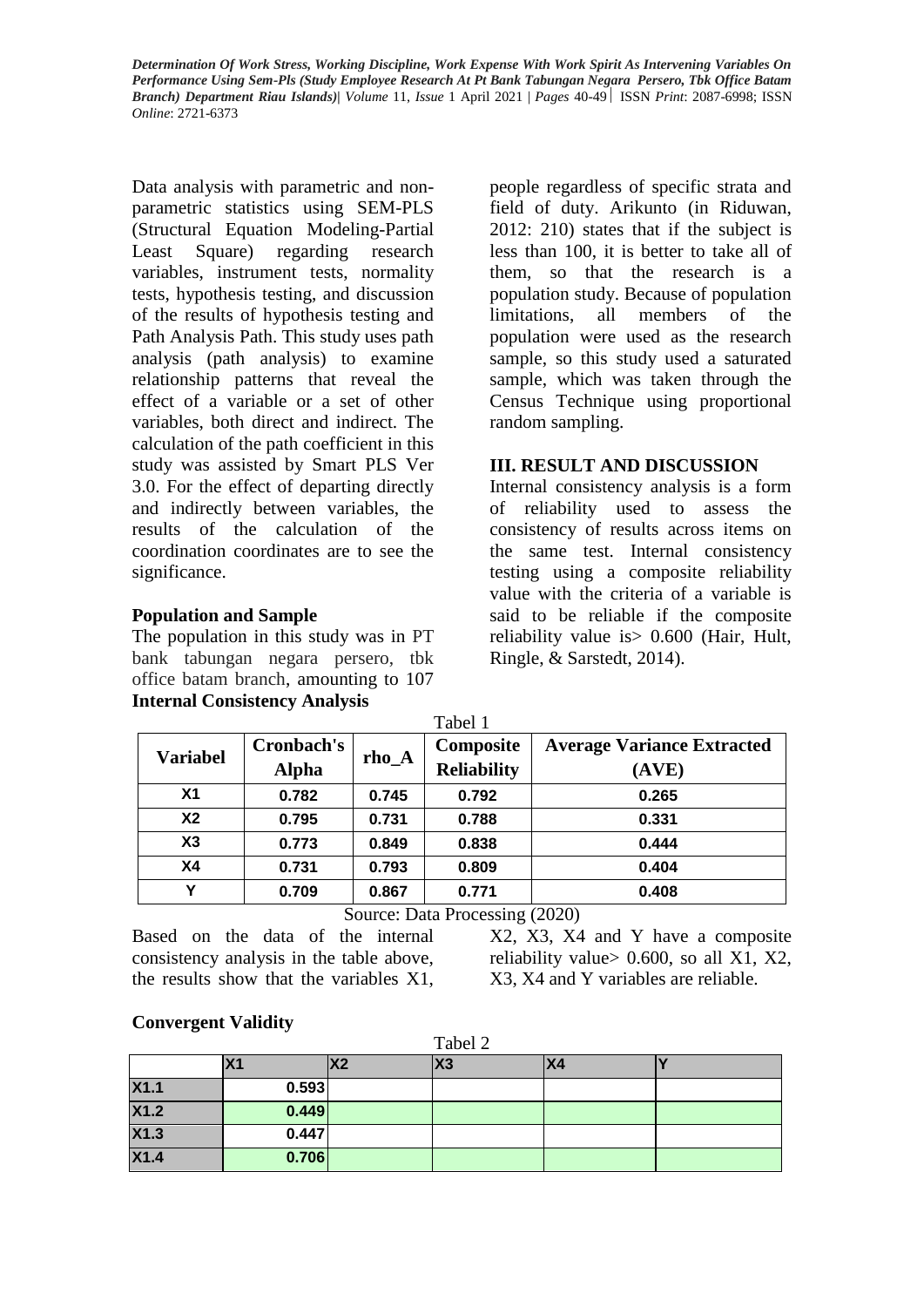| X1.5            | 0.614 |       |       |       |       |
|-----------------|-------|-------|-------|-------|-------|
| X1.6            | 0.727 |       |       |       |       |
| X1.7            | 0.410 |       |       |       |       |
| X1.8            | 0.686 |       |       |       |       |
| X2.1            |       | 0.411 |       |       |       |
| X2.2            |       | 0.618 |       |       |       |
| X2.3            |       | 0.679 |       |       |       |
| X2.4            |       | 0.654 |       |       |       |
| X2.5            |       | 0.534 |       |       |       |
| X2.6            |       | 0.658 |       |       |       |
| X2.7            |       | 0.564 |       |       |       |
| X2.8            |       | 0.542 |       |       |       |
| X3.1            |       |       | 0.436 |       |       |
| X3.2            |       |       | 0.821 |       |       |
| X3.3            |       |       | 0.724 |       |       |
| X3.4            |       |       | 0.742 |       |       |
| X3.5            |       |       | 0.735 |       |       |
| X3.6            |       |       | 0.741 |       |       |
| X3.7            |       |       | 0.622 |       |       |
| X3.8            |       |       | 0.555 |       |       |
| X4.2            |       |       |       | 0.513 |       |
| X4.3            |       |       |       | 0.445 |       |
| X4.4            |       |       |       | 0.750 |       |
| X4.5            |       |       |       | 0.630 |       |
| <b>X4.6</b>     |       |       |       | 0.773 |       |
| X4.7            |       |       |       | 0.735 |       |
| <b>X4.8</b>     |       |       |       | 0.753 |       |
| Y1              |       |       |       |       | 0.490 |
| Y <sub>2</sub>  |       |       |       |       | 0.543 |
| Y3              |       |       |       |       | 0.432 |
| $\overline{Y4}$ |       |       |       |       | 0.803 |
| Y5              |       |       |       |       | 0.723 |
| <b>Y6</b>       |       |       |       |       | 0.855 |
| $\overline{Y}$  |       |       |       |       | 0.830 |
| Y8              |       |       |       |       | 0.805 |

### Source: Data Processing (2020)

Based on the table above, it can be seen that the value of outer loading for variables X1, X2, X3, X4, Y where the value of all the items in the 5 variables

tested is greater than 0.4, so all indicators in 5 variables are declared valid.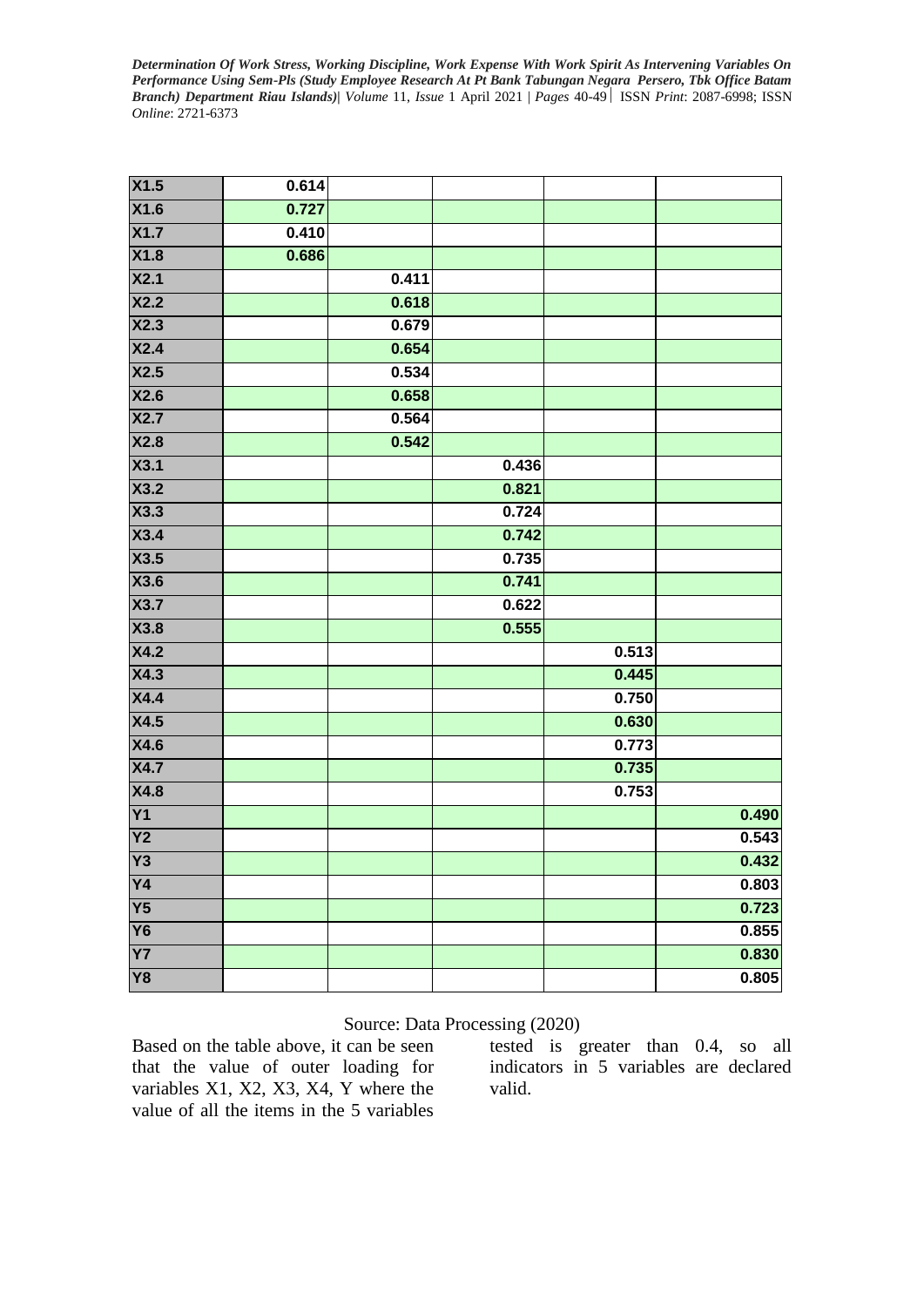### **Disciplinary Validity**

Discriminant validity aims to assess an indicator of a construct variable is valid or not, namely by looking at the Heterotrait Value - Monotrait Ratio Of Corelation (HTMT)  $< 0.90$ , then the variable has good (valid) discriminant validity (Hair, Hult, Ringle, & Sarstedt, 2014).

| Tabel 3        |       |                |       |       |  |  |
|----------------|-------|----------------|-------|-------|--|--|
| Variabel       | Х1    | X <sub>2</sub> | X3    | Χ4    |  |  |
| X <sub>1</sub> |       |                |       |       |  |  |
| X <sub>2</sub> | 0.579 |                |       |       |  |  |
| X3             | 0.626 | 0.393          |       |       |  |  |
| Χ4             | 0.738 | 0.700          | 0.637 |       |  |  |
|                | 0.799 | 0.691          | 0.683 | 0.756 |  |  |

Source: Data Processing (2020)

Based on the table above, the results of the correlation of variables X1 with X2, X1 with X3, X1 and X4, variables X1 and Y all variables have a correlation value <0.900, thus the correlation value of all variables is declared valid.

#### **Structural Model Analysis (Inner Model)**

The structural model analysis or (inner model) aims to test the research hypothesis. The part that needs to be analyzed in the structural model is the coefficient of determination (R Square) by testing the hypothesis. Collinearity test is to prove whether the correlation between latent variables / constructs is

strong or not. If there is a strong correlation, it means that the model contains problems from a methodological point of view, because it has an impact on the estimation of its statistical significance. This problem is known as collinearity. The value used to analyze it is by looking at the Variance Inflation Factor (VIF) value. (Hair, Hult, Ringle, & Sarstedt, 2014; Garson, 2016). If the VIF value is greater than 5.00, it means a collinearity problem occurs, and conversely there is no collinearity problem if the VIF value is <5.00 (Hair, Hult, Ringle, & Sarstedt, 2014).

| Variabel       | X <sub>1</sub> | <b>X2</b> | X3 | X <sub>4</sub> |       |
|----------------|----------------|-----------|----|----------------|-------|
| X <sub>1</sub> |                |           |    | 1.350          | 1.531 |
| X <sub>2</sub> |                |           |    | 1.126          | 1.312 |
| X3             |                |           |    | 1.323          | 1.432 |
| X <sub>4</sub> |                |           |    |                | 1.798 |
|                |                |           |    |                |       |

Source: Data Processing (2020)

From the data above it can be described that the VIF value for the correlation X1 with Y, X2 with Y, X3 with Y, X4 with

Y has a value  $\leq 5.00$  so there is no collinearity problem, thus from the data above, the structural model is in the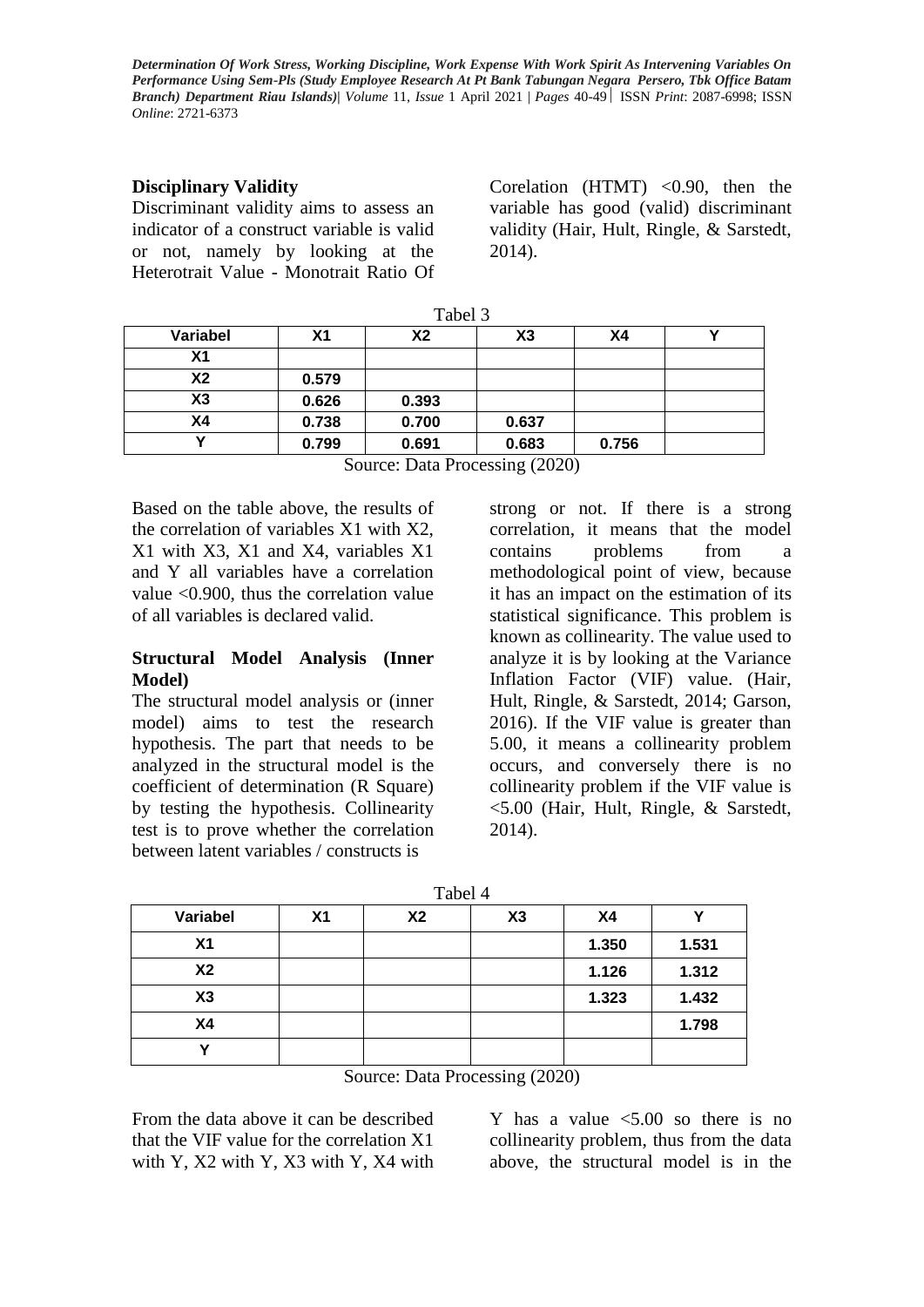case of it does not contain a collinearity problem.

### **Direct Influence Hypothesis**

Testing the direct effect hypothesis aims to prove the hypotheses of the effect of a variable on other variables directly (without intermediaries). If the path coefficient value is positive it indicates that an increase in the value of one variable is followed by an increase in the value of other variables, if the path

coefficient value is negative it indicates that an increase in one variable is followed by a decrease in the value of another variable. If the probability value (P-Value) <Alpha (0.05) then Ho is rejected (the effect of a variable with other variables is significant). If the probability value (P-Value)> Alpha (0.05) then Ho is rejected (the effect of one variable with other variables is not significant).

| an<br>ıe |  |
|----------|--|
|          |  |

| Variabel           | Real   | Average | <b>Standard</b>  |                   | P             |
|--------------------|--------|---------|------------------|-------------------|---------------|
|                    | sample | sample  | <b>Deviation</b> | <b>Statistics</b> | <b>Values</b> |
| $X1 - > X4$        | 0.317  | 0.317   | 0.082            | 3.863             | 0.000         |
| $X1 - Y$           | 0.327  | 0.350   | 0.096            | 3.411             | 0.001         |
| $X2 - > X4$        | 0.322  | 0.334   | 0.081            | 3.968             | 0.000         |
| $X2 \rightarrow Y$ | 0.276  | 0.281   | 0.101            | 2.742             | 0.007         |
| $X3 - > X4$        | 0.247  | 0.254   | 0.087            | 2.820             | 0.006         |
| $X3 \rightarrow Y$ | 0.209  | 0.227   | 0.078            | 2.673             | 0.009         |
| $X4 - Y$           | 0.187  | 0.160   | 0.098            | 1.912             | 0.006         |

Source: Data Processing (2020)

- 1. The direct effect of variable X3 on variable X4 has a path coefficient of 2.820 (positive), so an increase in the value of variable X3 will be followed by an increase in variable X4. The effect of the variable X3 on X4 has a P-Values value of 0.006 <0.05, so it can be stated that the effect of X3 on X4 is significant.
- 2. The direct effect of variable X3 on variable Y has a path coefficient of 2.673 (positive), so an increase in the value of variable X3 will be followed by an increase in variable Y.The effect of variable X3 on Y has a P-Values value of 0.009  $\leq 0.05$ , so it can be stated that the influence between X3 on Y is significant.
- 3. The direct effect of variable X4 on variable Y has a path coefficient of 1.912 (positive), so an increase in the value of variable X4 will be followed by an increase in variable Y.The effect of variable X4 on Y has a P-Values value of 0.006  $\leq 0.05$ , so it can be stated that the influence between X4 on Y is significant.
- 4. The direct effect of variable X1 on variable X4 has a path coefficient of 3.863 (positive), so an increase in the value of variable X1 will be followed by an increase in variable X4. The effect of variable X1 on X4 has a P-Values value of 0.000 <0.05, so it can be stated that the effect of X1 on X4 is significant.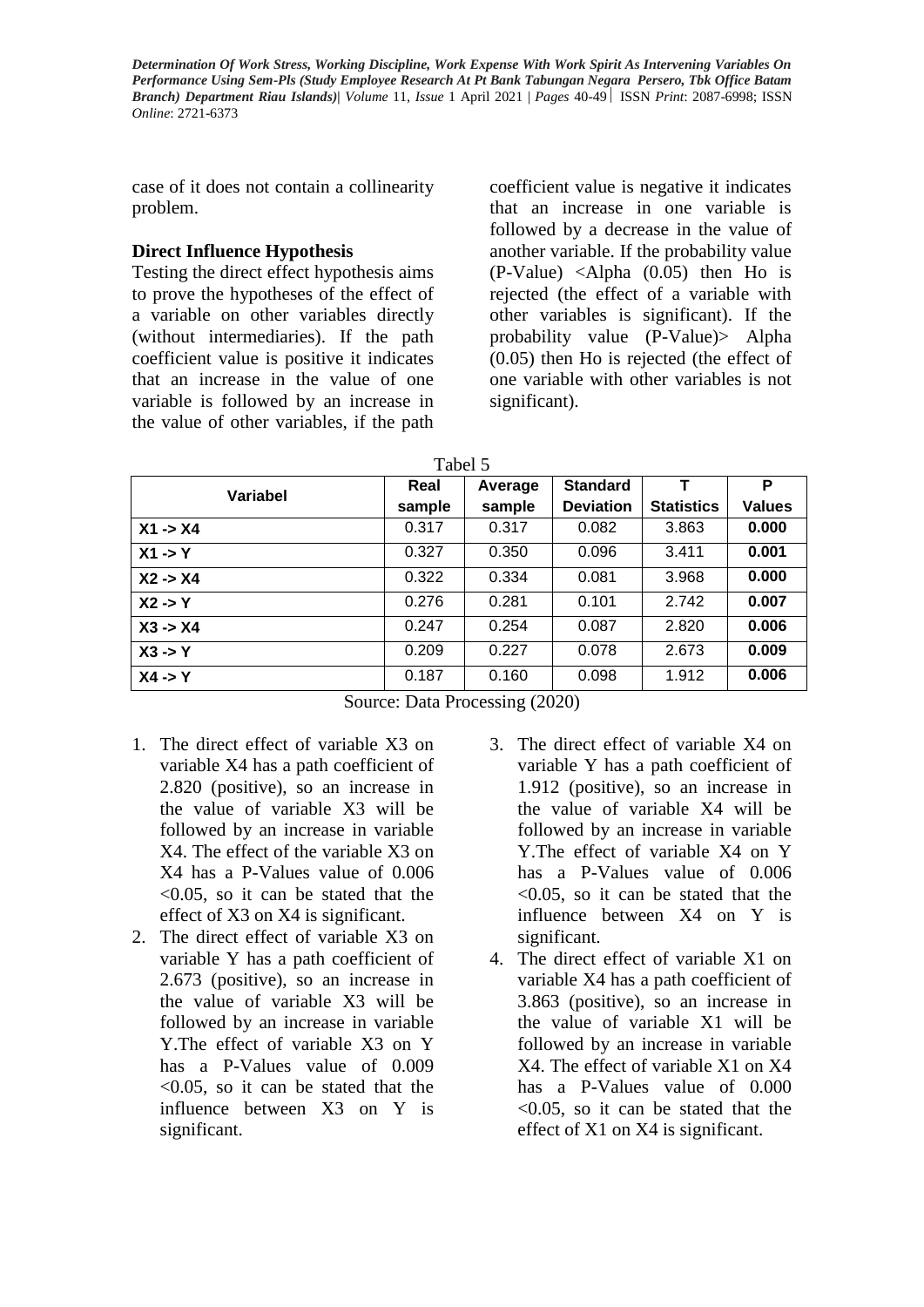- 5. The direct effect of variable X1 on variable Y has a path coefficient of 3.411 (positive), so an increase in the value of variable X1 will be followed by an increase in variable Y. The effect of variable X1 on Y has a P-Values value of  $0.001$ <0.05, so it can be stated that the influence between X1 on Y is significant.
- 6. The direct effect of variable X2 on variable X4 has a path coefficient of 3.968 (positive), so an increase in the value of variable X2 will be followed by an increase in variable X4. The influence of the variable X2 on X4 has a P-Values value of  $0.000 \le 0.05$ , so it can be stated that the effect of X2 on X4 is significant.
- **7.** The direct effect of variable X2 on variable Y has a path coefficient of 2.742 (positive), so an increase in the value of variable X2 will be followed by an increase in variable X4. The influence of the X2 variable on Y has a P-Values value of  $0.007$  <  $0.05$ , so it can be stated that the effect of X2 on Y is significant.

# **Coefficient of Determination**

The coefficient of determination (R Square) aims to evaluate the accuracy of the predictions of a variable. In other words, to evaluate how the variation in the value of the dependent variable is affected by the variation in the value of the independent variable in a path model.

Tabel 6

| <b>Variabel</b> | <b>R</b> Square | <b>Adjusted R Square</b> |
|-----------------|-----------------|--------------------------|
| Χ4              | 0.444           | 0.427                    |
|                 | 0.566           | 0.549                    |

Source: Data Processing (2020)

# **IV. CONCLUSION**

Handling must be precise and fast for employees with work stress behavior so as not to hamper organizational productivity, the existence of regulations with the application of appropriate sanctions will improve employee work discipline, the importance of analyzing the workload of each employee according to their competencies, employee morale can be obtained by providing opportunities For employees to develop themselves in accepting greater responsibility, transparent and periodic employee performance appraisals are very important to determine the achievement of organizational targets.

# **REFERENCES**

- A A. Anwar Prabu Mangkunegara. 2016. Company Human Resource Management. Bandung: PT. Rosdakarya youth.
- A A. Anwar Prabu Mangkunegara. 2014. Performance Evaluation of Human Resources. The sixth print. Bandung Refika Aditama.
- A A. Anwar Prabu Mangkunegara. 2012. Human Resource Management for the Company. Bandung: PT. Rosdakarya youth.
- Anoraga, 2011, Management Psychology, Rineka Cipta, Bandung.